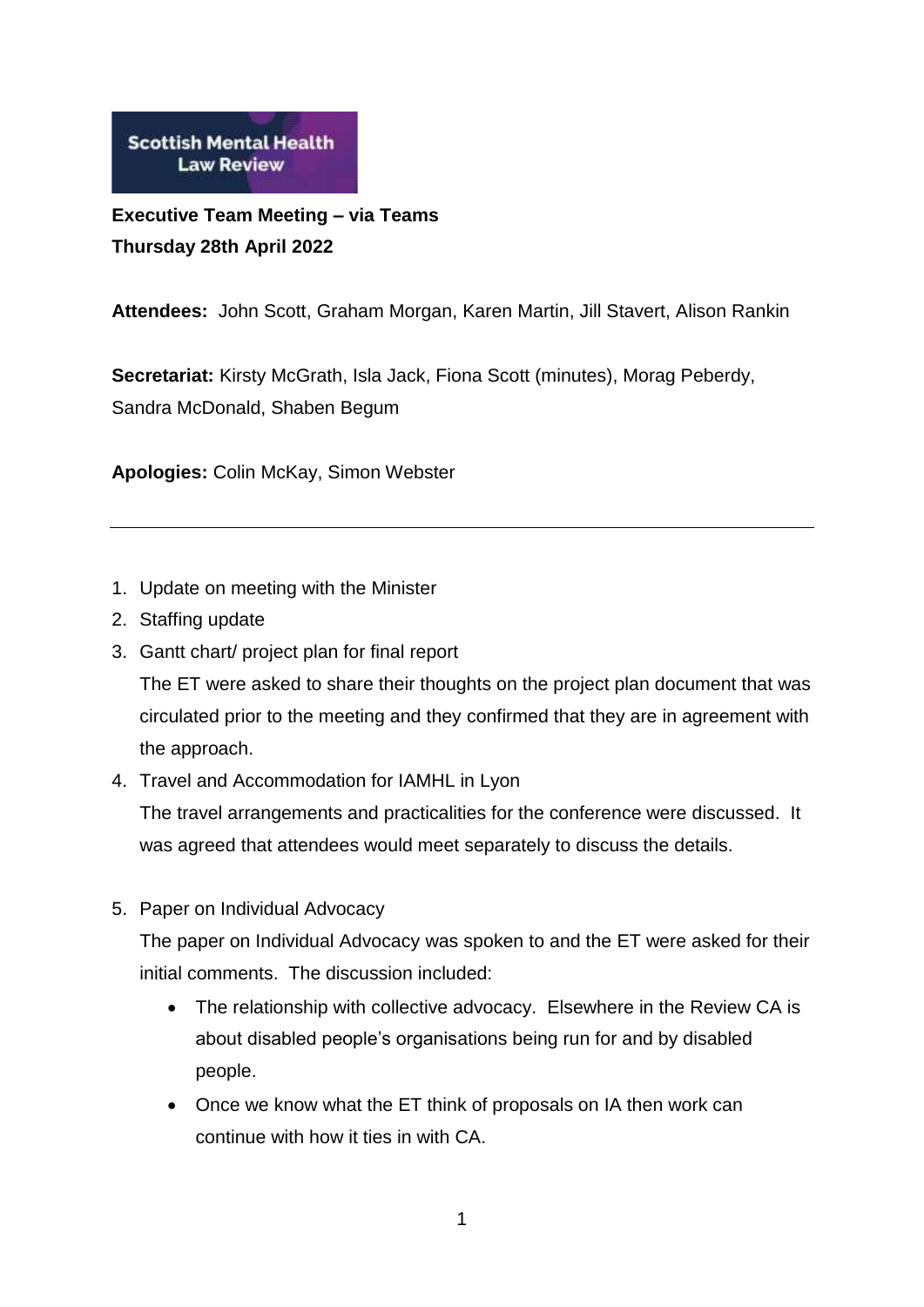- With HRE and SDM can see a more structured and deeper approach to IA. There needs to be more funding for IA.
- We need to consider how to strengthen IA and make it available for more people whilst also making sure that they are safeguarded. This is why a code of practice was established in 2018.
- It will be helpful to come back to this with HRE and SDM and how to scrutinise non-instructed advocacy.
- SIAA have discussed this with MWC and more attention does need to be paid but can also be a barrier to non-instructed advocacy happening.
- Likes the paper and in agreement especially with the need for unpaid carer advocacy. This was campaigned for in the Carers Act but was taken out.
- From a tribunal point of view, training would give IA equal footing at hearings.
- The paper is liked particularly the inclusion of the need for CYP and carers IA along with the need to align legislation so everyone knows what's happening
- Have tried to include that SDM is a part of everyday life and shouldn't be seen as something that only a professional can do to us.
- 6. Named Persons paper

The Named Person's paper will be revised over the coming week and the next steps would be to draw up a list of people for targeted discussions. This can be collated with the Advanced Statements paper.

- 7. Any other business
	- It was agreed that to discuss the interface of Collective Advocacy and Individual it would make sense to meet again with the group that informed the CA paper.
	- Data Meeting The agenda will be circulated and confirmed that the ET were happy with changes to the attendees representing different organisations.
	- Forensic Paper This paper will be reviewed over the coming week.